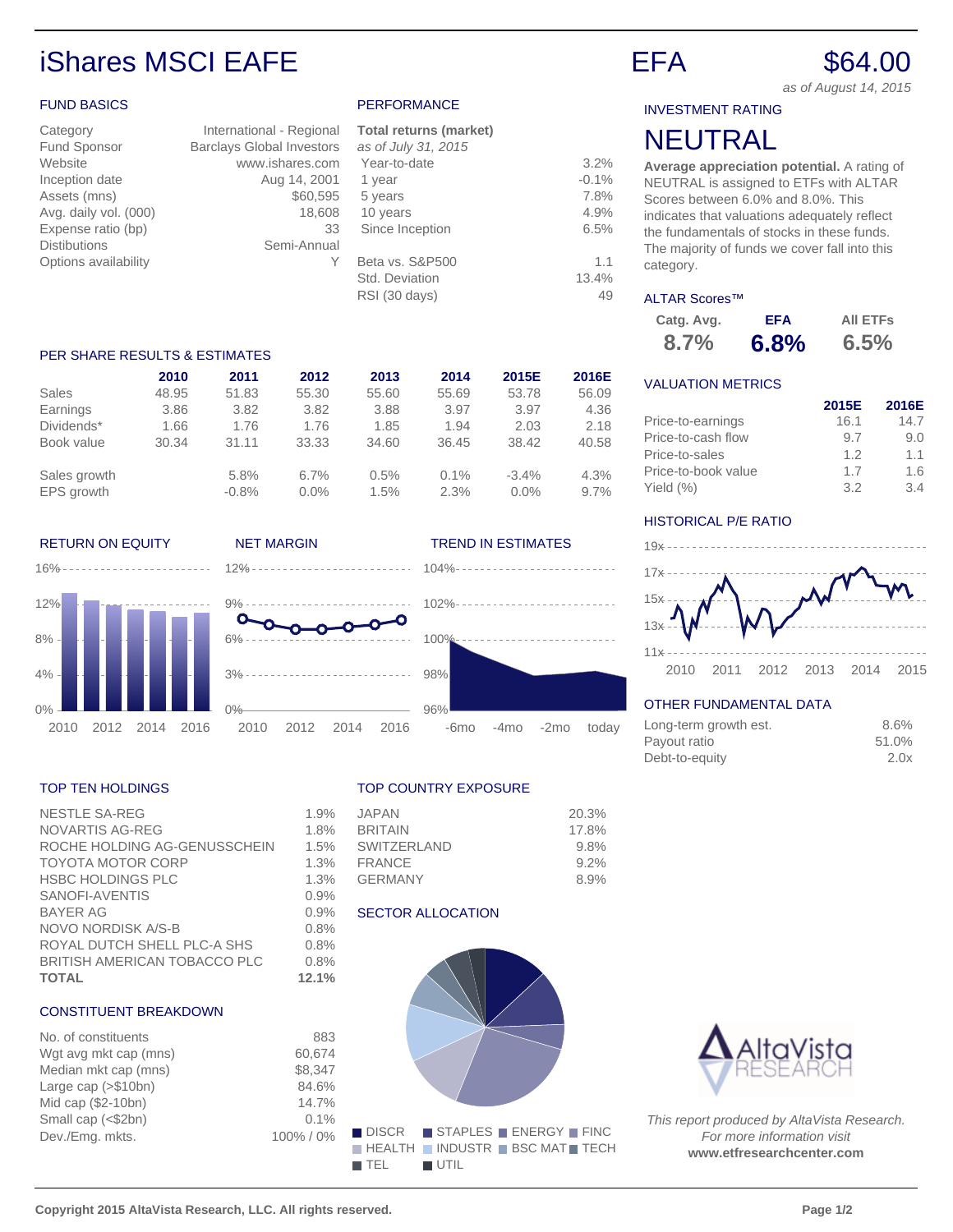### CONTACT US

**AltaVista Research, LLC** 243 Fifth Ave., Suite 235 New York, NY 10016 T: +1.646.435.0569 | F: +1.646.827.9500 E: info@altavista-research.com Bloomberg: ALTA <GO>

### DISCLAIMER

Trading in securities is not appropriate for all persons, as the risk of loss is substantial. Speak to your financial advisor to see if it is appropriate for you.

The information and opinions herein are for general information use only and are based on data obtained from recognized statistical services and other sources believed to be reliable. However, such information has not been verified by AltaVista Research, LLC ("AltaVista"), and we do not make any representations as to its accuracy or completeness. AltaVista does not assume any liability for any loss that may result from the reliance by any person upon any information or opinions it provides. Any statements which are non-factual in nature constitute only current opinions, and are subject to change without notice.

Officers and directors of AltaVista (or one of its affiliates) may have positions in securities referred to herein and may sell any security mentioned herein. AltaVista may from time to time, issue reports based on fundamentals, such as expected trends, as well as reports based on technical factors, such as price and volume movements. Since such reports rely upon different criteria, there may be instances when their conclusions are not in concert.

Neither the information contained in this newsletter or on the altavista-research.com website, nor any opinion expressed herein is intended as an offer or solicitation with respect to the purchase or sale of any security or as personalized investment advice.

Copyright © 2015 AltaVista Research, LLC. No part of this newsletter may be reproduced, stored in a retrieval system, used in an electronic word processing program nor a spreadsheet, or transmitted in any form or by any means electronic, mechanical, photocopying, recording, or otherwise without the express prior written consent of AltaVista Research, LLC.

THE PAST PERFORMANCE OF A MUTUAL FUND, STOCK, OR INVESTMENT STRATEGY CANNOT GUARANTEE ITS FUTURE PERFORMANCE. IF YOU HAVE ANY QUESTIONS ABOUT THIS RESEARCH, PLEASE CONTACT YOUR PROFESSIONAL FINANCIAL ADVISOR.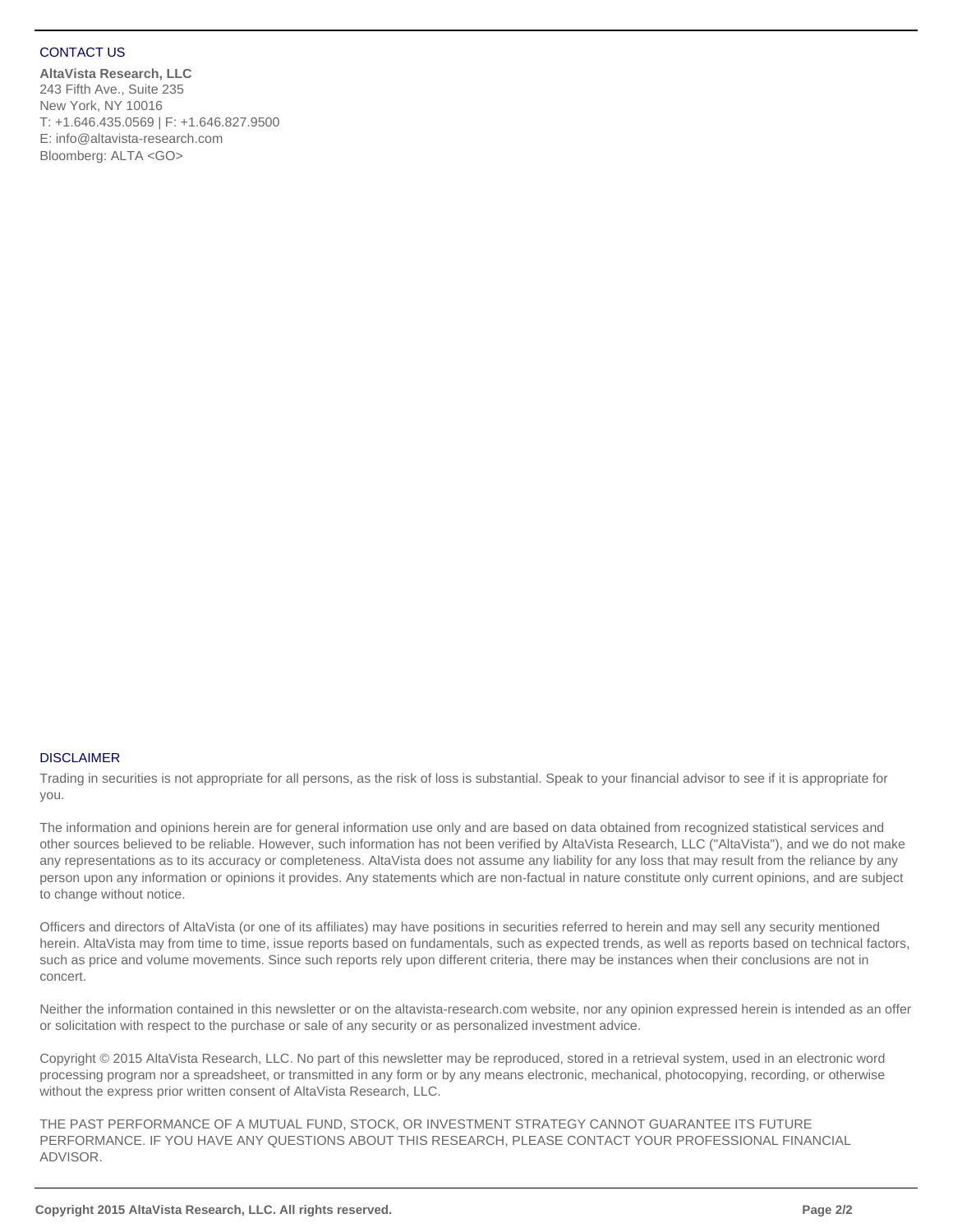# iShares Core U.S. Credit (CRED) \$108.65

**CATEGORY: AGGREGATE** and the control of a set August 14, 2015

### KEY RATES & MEASURES

| <b>CRED</b> | <b>CURRENT</b> | YIELD TO        | <b>MACAULAY</b> | <b>MODIFIED</b> |
|-------------|----------------|-----------------|-----------------|-----------------|
|             | YIFI D         | <b>MATURITY</b> | <b>DURATION</b> | <b>DURATION</b> |
|             | 3.9%           | 3.2%            | 6.8yrs          | 6.7%            |
| Cat. Avg.   | 2.5%           | 1.9%            | 4.1yrs          | 4.0%            |

### TOP TEN HOLDINGS

### EUROPEAN INVESTMEN 0.9% 04/18/17 0.3% KFW 0.9% 12/15/17 0.3% INTER-AMERICAN DEV 0.9% 03/15/18 0.3%

JPMORGAN CHASE BAN 6.0% 10/01/17 0.3% KREDITANSTALT FUER 2.8% 09/08/20 0.3% EUROPEAN INVESTMEN 1.0% 06/15/18 0.2% PNC BANK NATIONAL 2.3% 07/02/19 0.2% UBS AG (STAMFORD B 2.4% 08/14/19 0.2% EUROPEAN INVESTMEN 1.1% 09/15/17 0.2% KREDITANSTALT FUER 4.0% 01/27/20 0.2%

## TOP ISSUERS

FUND BASICS

FUND STRUCTURE

EUROPEAN INVESTMENT BANK 1.4% MORGAN STANLEY 1.1% GENERAL ELECTRIC CAPITAL CORP 1.1% BANK OF AMERICA CORP 1.0% VERIZON COMMUNICATIONS INC 0.9%

### COUNTRY EXPOSURES

|     | <b>UNITED STATES</b> |
|-----|----------------------|
|     | SUPRA-NATIONAL       |
| B÷. | CANADA               |
| 쬞쭓  | <b>BRITAIN</b>       |
|     | <b>MEXICO</b>        |
|     |                      |

Fund Sponsor BlackRock Fund

Website www.ishares.com Inception date Jan 11, 2007 Assets (mns) \$825 Expense ratio (bp) 15 Distibutions Monthly

Regulation Open-End Investment

Custodian State Street Bank & Trust Co Weighting Market Cap Index replication Full

### CONSTITUENT BREAKDOWN

| No. of constituents    | 2497 |
|------------------------|------|
| No of distinct issuers | 955  |
| Fixed coupon           | 88%  |
| Non-standard maturity  | 22%  |
| (callable, etc.)       |      |

### ISSUER TYPE BREAKDOWN

| Corporate      | 81.6% |
|----------------|-------|
| Sovereign      | 4.9%  |
| Supra-National | 4.0%  |
| Agency         | 3.3%  |
| Municipal      | 2.5%  |

## CREDIT QUALITY (MOODY'S)



### PERFORMANCE & TRADING

Advisors

Company

| Total returns as of July 31, 2015    |         |
|--------------------------------------|---------|
| Year-to-date                         | $-2.4%$ |
| 1 year                               | $-0.4%$ |
| 5 years                              | 3.9%    |
| 10 years                             | n/a     |
| Since Inception                      | 5.3%    |
| <b>Technical &amp; risk measures</b> |         |
| Annualized volatility                | 14.2%   |
| Avg Prem/Disc vs NAV                 | 0.2%    |
| Tracking error                       | 0.3%    |
| Relative strength (RSI)              | 54      |
| Liquidity                            |         |
| Avg. daily vol. (000)                | 45      |
| Bid/Ask (% of price)                 | 0.12    |
| Turnover                             | $0.0\%$ |
|                                      |         |

# ALTAR SCORES™



### **ALTAR Score™ Calculation** (in basis points)

|                        | <b>CRED</b> | Avg. |
|------------------------|-------------|------|
| <b>Adjusted YTM</b>    | 322         | 186  |
| less: expense ratio    | 15          | 21   |
| less: "default factor" | 19          | 31   |
| Equals ALTAR Score     | 288         | 138  |

The ALTAR Score™ is our forecast of the fund's average annual return to shareholders, based on each constituent's yield-to-maturity, the historical default rate for bonds of similar credit rating and maturities, and the fund's expenses. Adj. YTM adds expected inflation to real YTM for inflation-linked bonds so that all instruments are compared on a nominal basis.

### RATE SENSITIVITY ANALYSIS

| Change          | <b>Est. Price</b> | Est.         |
|-----------------|-------------------|--------------|
| in YTM          | Change            | <b>Price</b> |
| $+300$ bp       | $-14.2%$          | \$93.21      |
| $+200$ bp       | $-10.8%$          | \$96.95      |
| $+150$ bp       | $-8.6%$           | \$99.35      |
| $+100$ bp       | $-6.0%$           | \$102.10     |
| $+75$ bp        | $-4.6%$           | \$103.61     |
| $+50$ bp        | $-3.2%$           | \$105.20     |
| $+25$ bp        | $-1.6%$           | \$106.88     |
| 0 <sub>bp</sub> | Ω                 | \$108.65     |
| $-25$ bp        | 1.7%              | \$110.51     |
| $-50$ bp        | 3.5%              | \$112.45     |
| $-75$ bp        | 5.4%              | \$114.49     |
| $-100$ bp       | 7.3%              | \$116.61     |
| $-150$ bp       | 11.5%             | \$121.11     |
| $-200$ bp       | 15.9%             | \$125.97     |
| $-300$ bp       | 25.8%             | \$136.73     |



This report produced by AltaVista Research. For more information visit **www.etfresearchcenter.com**